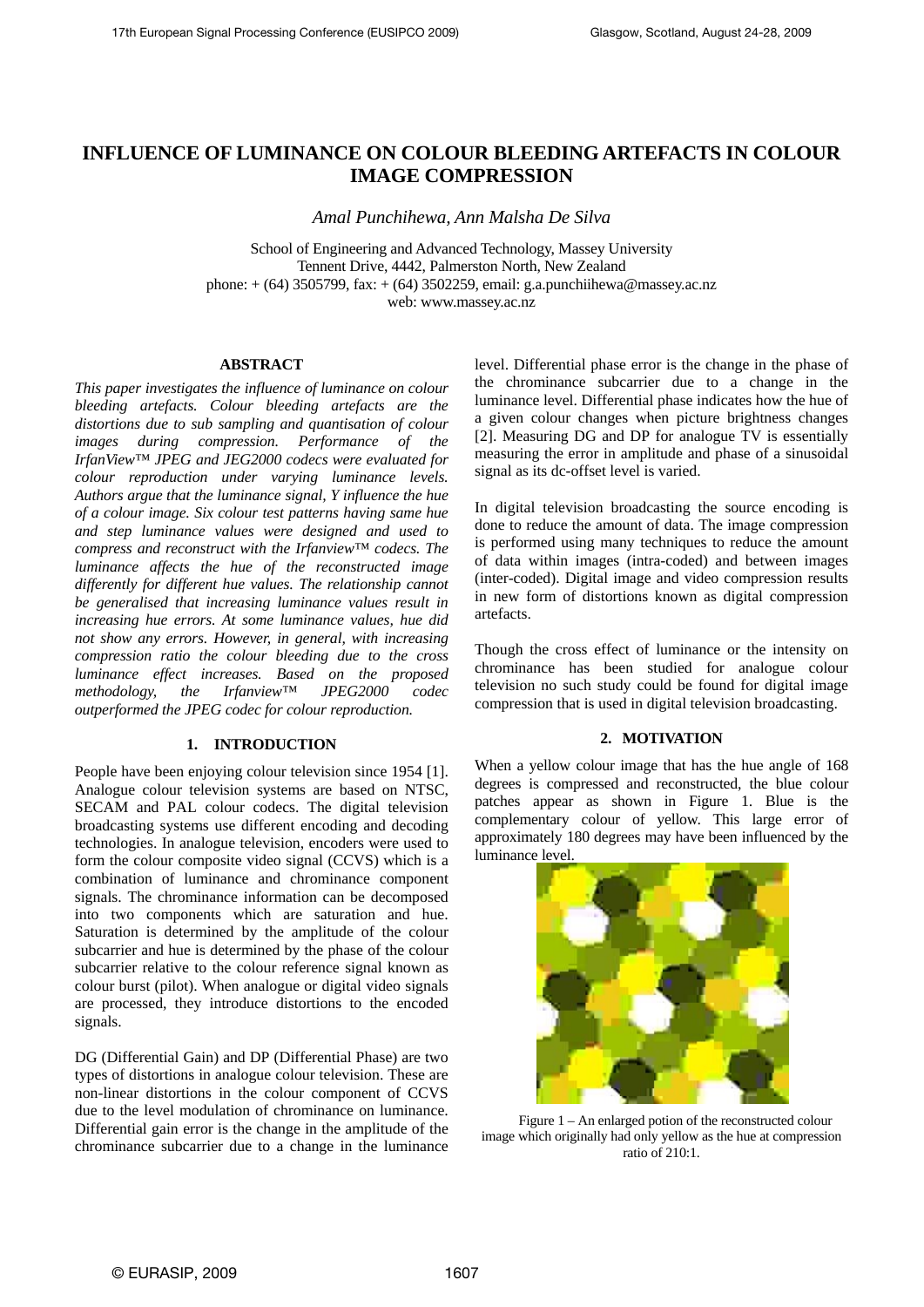Colour bleeding is introduced by digital image codecs. Researchers have defined the colour bleeding as the spread of colour information across colour boundaries [3, 4, 5]. Colour bleeding occurs when one colour in a region bleed into or overlap into another colour region across the colour edges inappropriately. This is qualitatively described as the leakage of other colours to a given colour region from neighbouring regions having distinct colours.

In analogue television broadcasting the RGB signals are converted to two colour difference signals Cr and Cb which are defined as [6];

$$
Y = 0.299R + 0.587G + 0.114B
$$
 (1)

$$
Cr = 0.499 (R - Y)
$$
 (2)

$$
Cb = 0.879 (B - Y)
$$
 (3)

For the reconstructed image, the value of R, G and B depend on received luminance value Y. Colour can be varied by varying the luminance or the chrominance. Therefore, we can write the colour bleeding as a function of luminance and chrominance. Previous works were concentrated on the effects of chrominance on colour bleeding when the luminance is constant [7, 8, 9, 10]. This research attempts to investigate the effects of luminance on colour bleeding artefacts when the hue is kept constant.

Figure 2 shows the hue distribution of the uncompressed magenta test image. This magenta test pattern has no other hue. But Figure 3 shows that the change of the luminance level will cause the colour bleeding and the other colours appear when the image is reconstructed.

The goal of this research was to identify the non linear behavior of the distortion of colour bleeding in intra-coded digital image and video systems due to luminance variations for different hue.

# **3. METHODOLOGY**

Two aims of this research were to design test patterns for six hue values and then use them to investigate the influence of luminance on colour bleeding artefacts. Three primary colours and the complementary colours of them were used as hue for the experiment.

#### **3.1 Design of Test patterns**

Three primary colours R, G, B are used to represent colour in image and videos. Since test patterns are defined based on hue, the values of R, G, B are transformed to hue, saturation and luminance colour space.

Each test pattern has uniformly distributed hue and six distinct luminance levels and white within the image. The hue are three primary colours red, green and blue and their complementaries magenta, cyan, yellow and white. These six colours with six luminance values give a hexagonal tessellation structure with sharp colour boundaries.



Figure 2 – Hue distribution of uncompressed magenta image



Figure 3(a) – The hue distribution of magenta colour pixels in the reconstructed test pattern.



Figure 3(b) – Magnified hue distribution of figure 3(a).

The test patterns were compressed over a wide range of compression ratios and decompressed using the JPEG and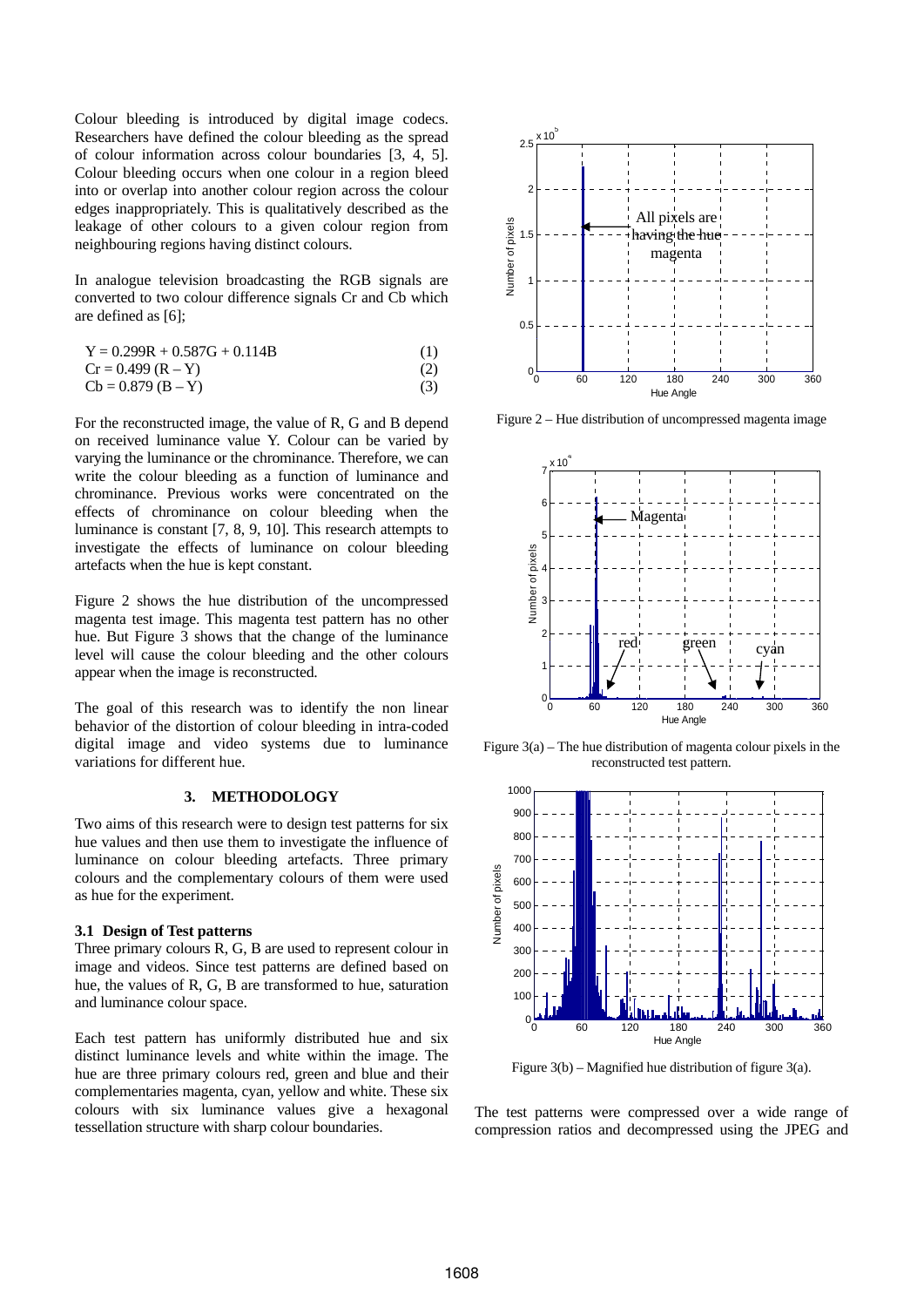JPEG2000 codecs within Irfanview™ software package by controlling the quality factor.

The quality factor is the only variable available to the user to control the file size. Quality factor was varied to obtain a range of compression ratios. In general, the lower the quality factor the higher the compression ratio and more visible artefacts become. At low compression ratios, the artefacts may not be obvious to the human eye. The reconstructed images were saved as bit mapped files to read within the Matlab™ simulation environment.

Figure 4(a) shows the reconstructed test pattern with magenta hue and at a quality factor of 2 when compressed with the Irfanview™ JPEG codec. Figure 4(b) shows the reconstructed test pattern with the same compression ratio of 200:1 with the Irfanview™ JPEG2000 codec.



Figure 4(a) **-** Reconstructed test pattern with magenta hue at a compression ratio of 200:1 when compressed with a quality factor of 2 using the Irfanview™ JPEG image codec.



Figure 4 (b) - When compressed with the Irfanview™ JPEG2000 image codec (compression ratio 200:1).

Only two yellow and magenta hues have been chosen for the discussion within the paper due to space constraints.

## **3.2 Cross Colour Bleeding Metric**

Hue of a given colour is the dominant colour component of that colour and it can be represented as an angle in degrees between 0 and 360 in a polar plot. The cross colour bleeding is defined as the spread of the hue angle within a population consisting of regions having one hue contaminated by other luminance after reconstruction and measured by the standard deviation.

$$
Hue = \tan^{-1} \left( \frac{0.877[R - (0.3R + 0.59G + 0.11B)]}{0.493[B - (0.3R + 0.59G + 0.11B)]} \right)
$$

Magenta, red, yellow, green, cyan and blue have 61, 104, 168, 241, 284 and 348 degrees respectively as hue in the each of the original test patterns.

The spread of hue pixels in each colour region (same hue and different luminance) needs to be evaluated separately. An algorithm was devised to calculate individual standard deviation to ascertain the hue spread and to calculate the mean shift value. Firstly, RGB colour image is transformed to hue, saturation and luminance (HSL). The flow chart shown in Figure 5 indicates how the hue images of the original and reconstructed patterns are processed.



Figure 5 **-** Flow chart depicting the algorithm to compute spread and shift.

The individual standard deviations represent the hue spread of each hexagonal region under varying luminance levels. This results in six distortion (colour bleeding) metrics. To obtain a single metric for each hue, six metrics were combined.

#### **4. RESULTS**

The hue spread and hue shift were computed for each colour test pattern reconstructed using Irfanview™ JPEG and JPEG2000 codecs.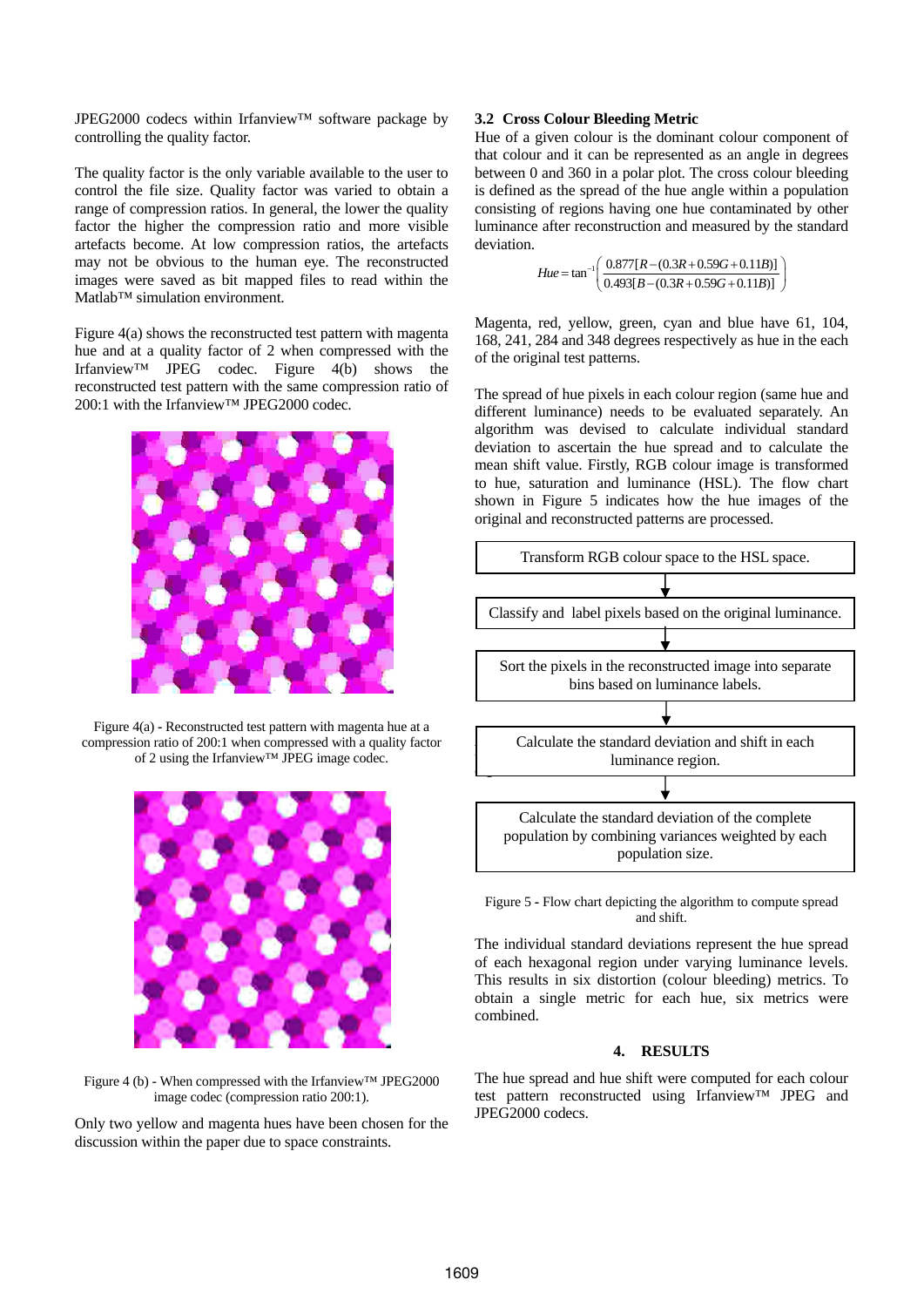Figures 6(a) and 6(b) show the hue spread of magenta and yellow respectively. These results show that there are no hue errors on luminance level 2 and 6 in magenta and luminance level 3 and 4 in yellow.



Figure 6(a) – The hue spread in each luminance region of the reconstructed magenta colour test pattern using the Irfanview™ JPEG codec.



Figure 6(b) – The hue spread in each luminance region of the reconstructed yellow colour test pattern using the Irfanview™ JPEG codec.

Figures 7(a) and 7(b) show the hue shift for magenta and yellow hue test patterns respectively.



Figure  $7(a)$  – The hue shift in each luminance region of the reconstructed magenta colour test pattern using the Irfanview™ JPEG codec.



Figure 7(b) – The hue shift in each luminance region of the reconstructed yellow colour test pattern using the Irfanview™ JPEG codec.

When the colour bleeding is compared using the hue spread and hue shift between yellow and magenta, yellow has twice the spread and the shift of magenta approximately.

Figures 6(a), 6(b), 7(a) and 7(b) show that in some cases there are no hue errors at certain luminance levels. This could be a special case where quantisation error is zero. The saturation errors were investigated for magenta colour test pattern with JPEG codec and the results are shown in Figure 8. Figures 6(a) and 7(a) show that luminance levels 2 and 6 in magenta have no hue errors. Similarly Figure 8 confirms that the test pattern is reconstructed without any saturation error. Therefore the reconstructed value of R-Y and B-Y remains same as original values and both hue angle and saturation do not change.



Figure 8 - The saturation spread in each luminance region of the reconstructed magenta colour test pattern using the Irfanview™ JPEG codec.

Figure 9(a) shows the combined hue spread of magenta when the luminance value was changed for each cell with Irfanview™ JPEG and JPEG2000 codecs. Both results show similar trends. Compression ratios above 125:1, JPEG2000 codec performs better and compression ratios below 125:1